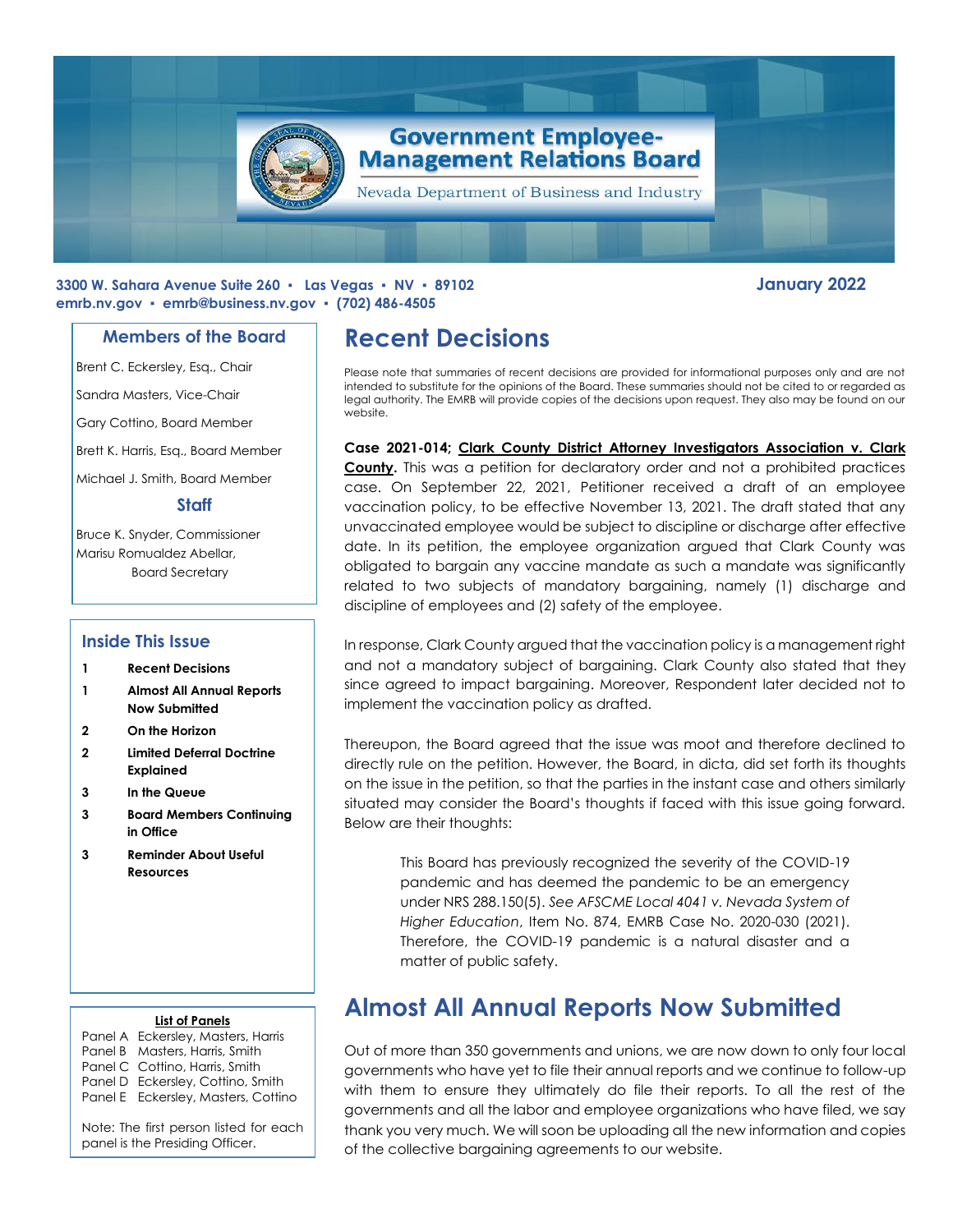### **On the Horizon**

The next Board meeting will be Thursday, February 10, 2022. This meeting will be held virtually using WebEx. At that time the full Board will deliberate on four motions to dismiss:

2021-016, International Union of Operating Engineers, Local 501 v. University Medical Center of Southern Nevada

2021-018, Service Employees International Union, Local 1107 v. Clark County

2021-019, Service Employees International Union, Local 1107 v. Clark County

2021-021, Reno Administrative/Professional Group – Professional Unit v. City of Reno

The Board will also deliberate on whether to certify the results of a recently-held representation election involving the International Union of Operating Engineers, Local 501 and Esmeralda County.

Moreover, the Board will also listen to a presentation by the Office of the Attorney General on options as to the role of that office for cases on a Petition for Judicial Review at the District Court level and of appeals at the Nevada Supreme Court or Court of Appeals.

Finally, the Board will also review draft updates to the agency's strategic plan and approve the draft, either as is or with changes.

### **Limited Deferral Doctrine Explained**

Currently the EMRB has 12 cases on hold (i.e., stayed) under the limited deferral doctrine. What is this doctrine and how do such cases proceed at the EMRB? In 1991, the EMRB adopted the limited deferral doctrine in a case involving IAFF, Local 731 v. the City of Reno. The EMRB's version of the limited deferral doctrine has been modeled after the same doctrine used by the National Labor Relations Board in cases that are filed with that Board between private sector employers and unions representing their employees.

At the EMRB, parties to a case are required by NAC 288.250 to provide, among other things,

A statement of whether there are any pending or anticipated administrative, judicial or other proceedings related to the subject of the hearing and, if so, a description of the manner in which those proceedings may affect the hearing and an opinion concerning whether the hearing should be stayed pending the outcome of any such proceedings.

In addition to providing this information in a prehearing statement, some parties file a motion to stay the pending case. Cases eventually come before the Board to decide whether to grant a hearing. At that time, it would be noted as to whether a given case has underlying pending proceedings. The Board then, under the limited deferral doctrine, would stay the case until those underlying proceedings have concluded. The Board usually requires the parties to submit joint status reports every three months or so, to enable the Board to effectively oversee the case while it is stayed.

Of the 12 cases currently stayed under the limited deferral doctrine, seven are stayed pending the resolution of an underlying grievance/arbitration, four are stayed pending conclusion of court proceedings, and one is stayed pending resolution of an internal union appeal process.

Upon conclusion of the underlying proceedings, the party who prevails at that level normally files a motion to defer, which requests that the Board not schedule its own hearing on the matter but instead defer to the decision rendered in the other proceeding. As to the dispute itself, the EMRB defers to a decision if: (1) the proceedings were fair and regular; (2) the parties agreed to be bound; (3) the decision was not clearly repugnant to the purposes and policies of the EMRA; (4) the contractual issue was factually similar to the unfair labor practice issue(s); and (5) the decision maker was presented generally with the facts relevant to resolving the unfair labor practice(s). If any of the five points are not met, then the EMRB would schedule a hearing on the matter.